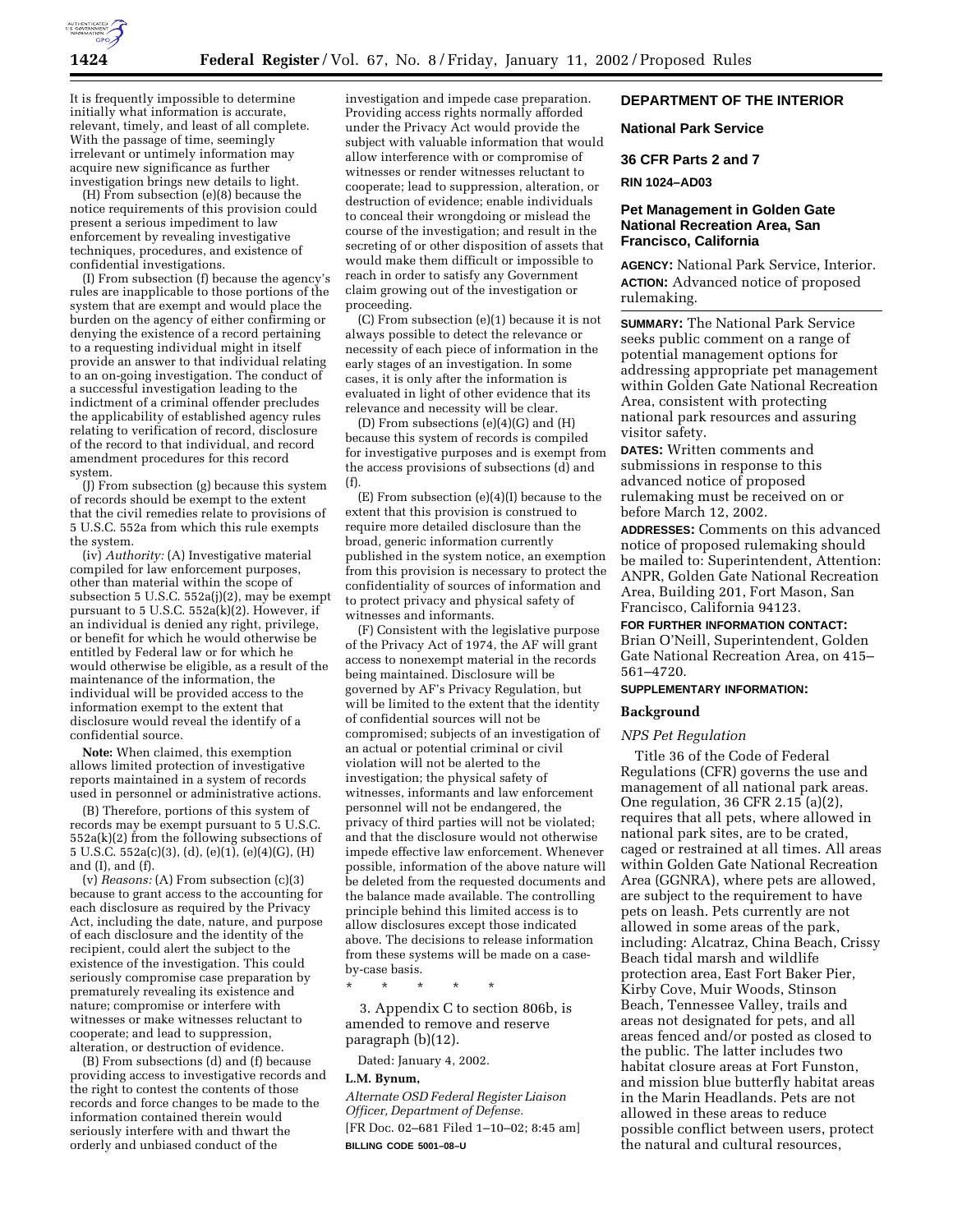ensure public safety, and address public health concerns.

### *Past Pet Management at GGNRA*

In 1972, the GGNRA Citizens Advisory Commission (the Commission) was established by the Secretary of the Interior. As outlined in its charter,

The purpose of the Commission is to meet with and advise the Secretary of the Interior, or the Secretary's designee, on general policies and specific matters related to planning, administration, and development affecting the recreation area \* \* \* the duties of the Commission are solely advisory.

In 1979, the Commission developed and recommended a pet policy to GGNRA that established guidance for locations and criteria for ''voice control'' of pets within certain areas of the park. The Commission's policy identified the following ''voice control'' areas (meaning off leash areas): In the San Francisco area—Fort Funston, Lands End, Fort Miley, North Baker Beach, Crissy Field, Ocean Beach; in Marin County + Rodeo Beach, Muir Beach, 4 Corners tract above Mill Valley, Coast Trail from Golden Gate Bridge to the junction of Wolf Ridge Trail, Loop Trail at Battery Townsley, Wolf Ridge Trail between Coast Trail and Miwok Trail, Miwok Trail between Wolf Ridge Trail and Coast Trail, Oakwood Valley Road to Alta Avenue, and Alta Avenue between Marin City and Oakwood Valley. (February 24, 1979, GGNRA Advisory Commission's Approved Guidelines for a Pet Policy—San Francisco and Marin County).

The Commission's ''voice control'' policy did not and can not override NPS regulations prohibiting pets off leash. As stated in the charter, the Commission may make recommendations, but these recommendations are advisory in nature. Any recommendation by the Commission must comply with NPS regulations. Nevertheless, the park, in error, implemented the ''voice control'' policy, in contradiction to Service-wide regulations. For more than 20 years, this unofficial ''voice control'' policy was in place within GGNRA.

#### *Current Pet Management at GGNRA*

Several recent events have underscored the need for undertaking a public process concerning dog management in the Golden Gate National Recreation Area, including increased visitation to GGNRA, litigation concerning the Fort Funston area of the park, public concern about visitor and pet safety, park resource management issues involving wildlife and vegetation protection, and the review of dog-walking issues by the

Golden Gate National Recreation Area Advisory Commission.

Since 1972, visitation to the park and the population of the Bay Area have both increased. The park has experienced increased use of the area for off leash dogs, and, as a result, there is increased conflict and potential for conflict between other user groups and dogs and their owners, as well as heightened sensitivity on the part of the visiting public.

Underscoring the conflict over the off leash dog use, in March 2000, a lawsuit was filed in federal court by dog walking groups, seeking to prevent a 10 acre habitat closure for threatened and native species at Fort Funston. Prior to March 2000, GGNRA staff had consulted with interested groups, including both environmental and off leash interests, to discuss a slightly larger 12-acre proposed closure and its purposes. The goals and objectives of the closure were to: (1) Provide protection to the new nesting locations of the state-listed (threatened) bank swallow colony at Fort Funston; (2) increase biological diversity by restoring coastal native dune scrub habitat; (3) increase public safety by keeping visitors and their pets away from cliff areas; and (4) protect geologic resources, including bluff top and interior dunes subject to accelerated erosion by humans and pets.

Based on that consultation with the interested groups, the 12-acre closure was reduced to 10 acres, with approximately half of it to be open seasonally. Upon initiation of the 10 acre project, the lawsuit was filed. The Golden Gate Audubon Society intervened in the lawsuit to defend the proposed closure. On February 13, 2001, the Federal District Court held that,

Defendants (NPS) have held public hearings after notice and comment and allowed public input and debate, all before issuing a new and final closure plan for Fort Funston in January 2001 \* \* \* the defendants have now fully complied with 36 CFR Section 1.5 (and) that the need for prompt protective action is genuine \* \* \*

Accordingly, GGNRA took prompt action to close the originally proposed 12 acre area, which was effected February 14, 2001.

On January 23, 2001, the GGNRA Citizen's Advisory Commission acknowledged publicly the 1979 ''voice control'' policy was null and void since it was contrary to NPS regulation. Hundreds of people in favor of off leash dog use attended this meeting and the park has received significant comment in support of off leash dog walking in the park. Also in January 2001, a 32 year-old woman was mauled to death by a dog in San Francisco. Although this

incident occurred outside the park boundaries, it underscored the danger of dogs in the local community to local users. Comments to the park opposing off leash dogs have increased significantly since that time.

The park has received complaints by park visitors, including minorities, seniors and families with small children, alleging that off leash dogs have precluded them from visiting the park for fear of being knocked over, attacked by dogs, or verbally abused by dog owners. Several recent letters involve visitors requesting permission or authorization to carry weapons (stun guns, pepper spray) for personal protection from dog attacks.

These recent events—from increased visitor use to the highly publicized litigation to the potential effects of off leash pets on the public and the park resources—have dramatically changed the climate in which the park had previously allowed off leash pets in certain areas of the park. The GGNRA has no authority to avoid or ignore the regulation disallowing pets off leash, and education efforts are underway to clarify this issue to the public. This regulation has always applied to GGNRA and failure to apply it consistently at GGNRA does not in any way limit its applicability today. In the interest of public safety, and as required by existing regulations, it is essential that the NPS enforce the pet restraint regulations during the ANPR process. Since January 2001, the park has installed additional signs regarding the regulation throughout the park, has continued educational outreach to visitors regarding the regulation, and is working toward consistent enforcement of the leash regulation parkwide.

## *Pet Management in Other Jurisdictions*

The GGNRA is adjacent to other publicly owned places, including state parks, open space areas, and city parks, each having various rules regarding dog walking. While these agencies are governed by differing agencies with varying mandates, this section provides a regional context to this issue. Several jurisdictions in the Bay Area are moving toward more stringent leash requirements and enforcement, due to the volume of use and negative impacts associated with off-leash use. As of June 2001, the following regulations were in place and/or being considered:

—The California Department of Parks and Recreation requires pets to be on a leash and under the immediate control of a person or confined in a vehicle; in most park units, pets are permitted only in parking lots, picnic areas, some campgrounds, and other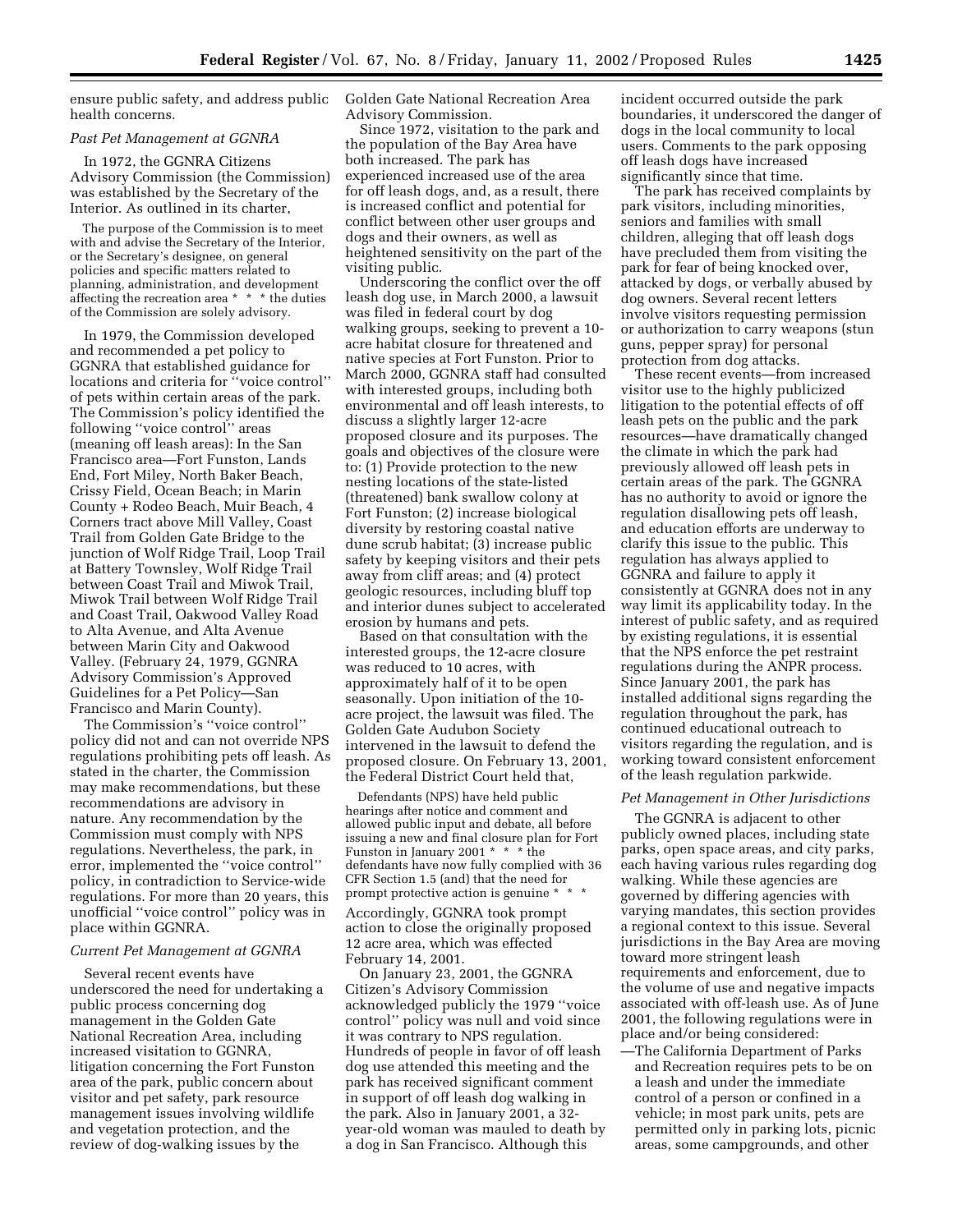developed areas. Pets are not permitted on state park trails.

- —The Marin Municipal Water District requires pets to be leashed.
- —The Marin County Open Space District requires dogs on leash, with the exception of fire roads; they are currently reviewing their policy restricting the number of off leash dogs where off leash is permitted, along with limits on commercial dog walking.
- —The Midpeninsula Regional Open Space District permits dogs on leash in seven of 24 preserves. Of the seven, there is one preserve that has a 16 acre off leash area. Dogs are not permitted in the remaining 17 preserves.
- —San Mateo County Parks prohibits pets to enter or go at large in any County Park or Recreation area, either with or without a keeper.
- —East Bay Regional Park District requires pets on leash in developed areas, which are defined as public road, lawn or play field, parking lot, picnic area, campground, concession area, equestrian center, archery facility, gun ranges, paved multi-use Regional Trail, or any other areas designated by the Board; the number of dogs is limited to three. Dogs are prohibited at swimming beaches, pools, wetlands, marshes or designated nature study areas, wildlife protection areas (for listed species at risk), golf courses, public buildings, major fishing piers, stream protection areas, and district lakes.
- —The City of San Francisco issued a draft policy on June 12, 2001 that specifies more consistent enforcement of their existing leash law. Off leash use is permitted within 19 designated off-leash parks. The draft policy also identifies areas where dogs are not permitted, which includes significant natural resource areas. The City of San Francisco's Board of Supervisors has passed a resolution expressing interest in having certain lands within GGNRA, formerly owned by the City of San Francisco, returned to the city. Such lands include a portion of Fort Funston, Ocean Beach, Sutro Heights, Lands End and Municipal Pier. Transfer of the lands from NPS to the city would require federal legislation.

Because many of these leash restrictions have occurred over the last ten years, it is suspected that local dog owners who prefer off leash recreational use have moved to GGNRA areas, increasing pressure and impacts on the resources and visitor use conflicts.

## **NPS Law, Policy and Other Guidance**

Management of the national park system is guided by the Constitution, public laws, proclamations, executive orders, rules, National Park Service regulations, management policies, and the directives of the Secretary of the Interior, Assistant Secretary for Fish, and Wildlife and Parks, and Director of the National Park Service (NPS). The Act of August 25, 1916, otherwise known as the NPS Organic Act, established the NPS and serves as the touchstone for National Park System management, philosophy and policy. The Act created the NPS to promote and regulate national park sites in accordance with the fundamental purpose of said parks, which is:

To conserve the scenery and the natural and historic objects and wild life therein and to provide for enjoyment of the same in such manner and by such means as will leave them unimpaired for the enjoyment of future generations.

## (16 U.S.C. sec. 1)

Congress supplemented and clarified the NPS mandate through enactment of the General Authorities Act in 1970, and again through enactment of a 1978 amendment to that law, which states in pertinent part:

Congress declares that the national park system, which began with the establishment of Yellowstone National Park in 1872, has since grown to include superlative natural, historic, and recreation areas in every major region of the United States, its territories and island possessions; that these areas, though distinct in character, are united through their inter-related purposes and resources into one national park system as cumulative expressions of a single national heritage; that, individually and collectively, these areas derive increased national dignity and recognition of their superlative environmental quality through their inclusion jointly with each other in one national park system preserved and managed for the benefit and inspiration of all the people of the United States; and that it is the purpose of this Act to include all such areas in the System and to clarify the authorities applicable to the System. Congress further reaffirms, declares, and directs that the promotion and regulation of the various areas of the National Park System, as defined in section 1c of this title, shall be consistent with and founded in the purpose established by section 1 of this title  $[16 \text{ U.S.C. sec. 1}]$ , to all the people of the United States. The authorization of activities shall be construed and the protection, management, and administration of these areas shall be conducted in light of the high public value and integrity of the National Park System and shall not be exercised in derogation of the values and purposes for which these various areas have been established, except as may have been or shall be directly and specifically provided by Congress.

### (16 U.S.C. sec. 1–a)

### *Park Legislation*

Golden Gate National Recreation Area (GGNRA) was established on Oct. 27, 1972, for the purpose of preserving:

\* \* \* for public use and enjoyment certain areas of Marin and San Francisco [and San Mateo] Counties, California, possessing outstanding natural, historic, scenic, and recreational values, and in order to provide for the maintenance of needed recreational open space necessary to urban environment and planning \* \* \* In the management of the recreation area, the Secretary of the Interior \* \* \* shall utilize the resources in a manner which will provide for recreation and educational opportunities consistent with sound principles of land use planning and management. In carrying out the provisions of the Act, the Secretary shall preserve the recreation area, as far as possible, in its natural setting, and protect it from development and uses which would destroy the scenic beauty and natural character of the area.

## (Pub. L. 92–589,16 U.S.C sec. 460bb)

The park includes nearly 75,000 acres located in three counties. The regional population of the San Francisco Bay Area is approximately seven million, and the park-including Fort Point and Muir Woods—supports approximately 17 million visitors annually. Popular Golden Gate National Recreation Area sites include, from north to south: Olema Valley, Stinson Beach, Muir Beach, Marin Headlands, Alcatraz, the Presidio of San Francisco, Fort Mason, Baker Beach, China Beach, Lands End, Cliff House, Ocean Beach, Fort Funston, Sweeney Ridge, Milagra Ridge, and the Phleger Estate. Muir Woods National Monument and Fort Point National Historic Site are separate units of the National Park System that are within the boundaries of and administered by GGNRA.

## *NPS 2001 Management Policies*

The new 2001 NPS Management Policies provide policy direction for making management decisions in the administration of the National Park System and provide interpretation of the laws governing management the National Park System, including the NPS Organic Act. Adherence to policy is mandatory unless specifically waived or modified by the Secretary, the Assistant Secretary, or the Director. Of primary importance is the NPS obligation to conserve and provide for enjoyment of park resources and values. The 2001 NPS Management Policies explain:

The ''fundamental purpose'' of the national park system, established by the Organic Act and reaffirmed by the General Authorities Act, as amended, begins with the mandate to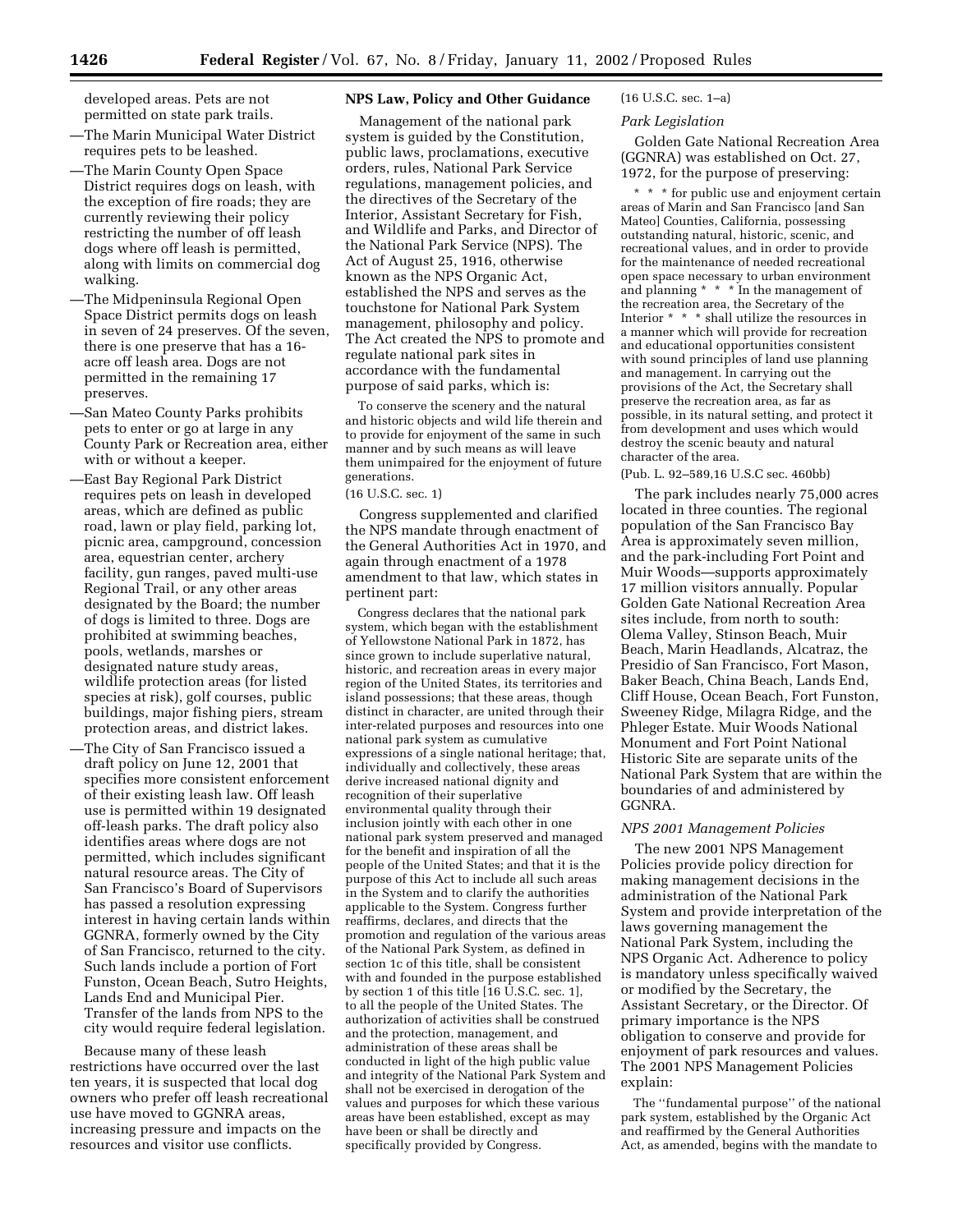conserve park resources and values. This mandate is independent of the separate prohibition on impairment, and so applies all the time, with respect to all park resources and values, even when there is no risk that any park resources or values may be impaired. NPS managers must always seek ways to avoid, or to minimize to the greatest extent practicable, adverse impacts on park resources and values. However, the laws do give the Service management discretion to allow impacts to park resources and values when necessary and appropriate to fulfill the purposes of a park, so long as the impact does not constitute impairment of affected resources and values.

(2001 NPS Management Policies, Section 1.4.3)

The fact that a park use may have an impact does not necessarily mean that it will impair park resources or values for the enjoyment of future generations. Impacts may affect park resources and still be within the limits of the discretionary authority conferred by the Organic Act. However, negative or adverse environmental impacts are never welcome in national parks, even when they fall far short of causing impairment. For this reason, the Service will not knowingly authorize park uses that would cause negative or adverse impacts unless it has been fully evaluated, appropriate public involvement has been obtained, and a compelling management need is present. In those situations, the Service will ensure that any negative or adverse impacts are the minimum necessary, unavoidable, cannot be further mitigated, and do not constitute impairment of park resources and values.

(2001 NPS Management Policies, Section 8.1)

The Management Policies emphasize the Park Service mandate to prevent impairment of natural and cultural resources, to preserve park resources and to limit recreational activities that degrade resources. The policies distinguish that:

Congress, recognizing that the enjoyment of future generations of the national parks can only be ensured if the superb quality of park resources and values is left unimpaired, has provided that when there is a conflict between conserving resources and values and providing for enjoyment of them, conservation is to be predominant. This is how courts have consistently interpreted the Organic Act, in decisions that variously describe it as making ''resource protection the primary goal'' or ''resource protection the overarching concern,'' or as establishing a ''primary mission of resource conservation,'' a ''conservation mandate,'' ''an overriding preservation mandate,'' ''an overarching goal of resource protection,'' or ''but a single purpose, namely, conservation.'' (2001 NPS Management Policies, Section

1.4.3)

The impairment of resources and values may not be allowed by the Service unless directly provided for by legislation or by the proclamation establishing the park. The relevant legislation or proclamation must provide explicitly (not by implication or

reference) for the activity, in terms that keep the Service from having authority to manage the activity so as to avoid impairment. (2001 NPS Management Policies, Section 1.4.4)

GGNRA's enabling legislation does not directly or specifically allow impairment of resources. Therefore, in assessing options for accommodating dog walking in GGNRA, each option must meet NPS mandates as outlined in the 2001 NPS Management Policies.

The 2001 NPS Management Policies also explain that ''enjoyment'' in the Organic Act has broad meaning:

The fundamental purpose of all parks also includes providing for the enjoyment of park resources and values by the people of the United States. The ''enjoyment'' that is contemplated by the statute is broad; it is the enjoyment of all the people of the United States, not just those who visit parks, and so includes enjoyment both by people who directly experience parks and by those who appreciate them from afar. It also includes deriving benefit (including scientific knowledge) and inspiration from parks, as well as other forms of enjoyment. (2001 NPS Management Policies, Section 1.4.3)

Accordingly, NPS seeks broad input in order to consider the wide range of interests of those who appreciate—from both near and afar—the resources of GGNRA.

The 2001 NPS Management Policies also define suitable visitor uses, noting that:

Enjoyment of park resources and values by the people of the United States is part of the fundamental purpose of all parks. The Service is committed to providing appropriate, high quality opportunities for visitors to enjoy the parks, and will maintain within the parks an atmosphere that is open, inviting, and accessible to every segment of American society. However, many forms of recreation enjoyed by the public do not require a national park setting, and are more appropriate to other venues. The Service will therefore:

- —Provide opportunities for forms of enjoyment that are uniquely suited and appropriate to the superlative natural and cultural resources found in the parks.
- —Defer to local, state, and other federal agencies; private industry; and nongovernmental organizations to meet the broader spectrum of recreational needs and demands.

To provide for the enjoyment of the parks, the National Park Service will encourage visitor activities that:

- —Are appropriate to the purpose for which the park was established; and
- —Are inspirational, educational, healthful, and otherwise appropriate to the park environment; and
- —Will foster an understanding of, and appreciation for, park resources and values, or will promote enjoyment through
- a direct association with, interaction with, or relation to park resources; and —Can be sustained without causing
- unacceptable impacts to park resources or values.

Unless mandated by statute, the Service will not allow visitors to conduct activities that:

- —Would impair park resources or values;
- —Create an unsafe or unhealthful environment for other visitors or employees;
- —Are contrary to the purposes for which the park was established; or
- —Unreasonably interfere with: —The atmosphere of peace and tranquillity, or the natural soundscape
- maintained in the wilderness and natural, historic, or commemorative locations within the park;
- —NPS interpretive, visitor service, administrative, or other activities; —NPS concessioner or contractor operations or services; or
- —Other existing, appropriate park uses (2001 NPS Management Policies, Section 8.2)

Finally, the Management Policies address the importance of visitor safety,

The saving of all human life will take precedence over all other management actions as the Park Service strives to protect human life and provide for injury-free visits

\* \* \* When practicable, and consistent with congressionally designated purposes and mandates, the Service will reduce or remove known hazards and apply other appropriate measures, including closures, guarding, signing, or other forms of education. In doing so, the Service's preferred actions will be those that have the least impact on park resources and values.

(2001 NPS Management Policies, Section 8.2.5.1)

## *Other NPS Policies and Guidelines*

There are a number of NPS System wide guidelines that address park management requirements and use limitations, and are available at *www.nps.gov/refdesk/DOrders/.* These include Natural Resource Management Guidelines (NPS 77), and NPS Director's Orders (DO) on Wetland Protection (DO 77–1), Public Health (DO 83), Soundscape Preservation and Noise Management (DO 47), and Conservation Planning, Environmental Impact Analysis, and Decision-Making (DO 12).

#### *Natural Resources*

The lands encompassing GGNRA provide critical habitat for many of the country's and the state's most rare and threatened species. The central coast including the San Francisco Bay Area and GGNRA, is considered one of North America's biodiversity hot spots (*Precious Heritage: the Status of Biodiversity in the United States,* Nature Conservancy). The California Floristic Province is identified as the 8th global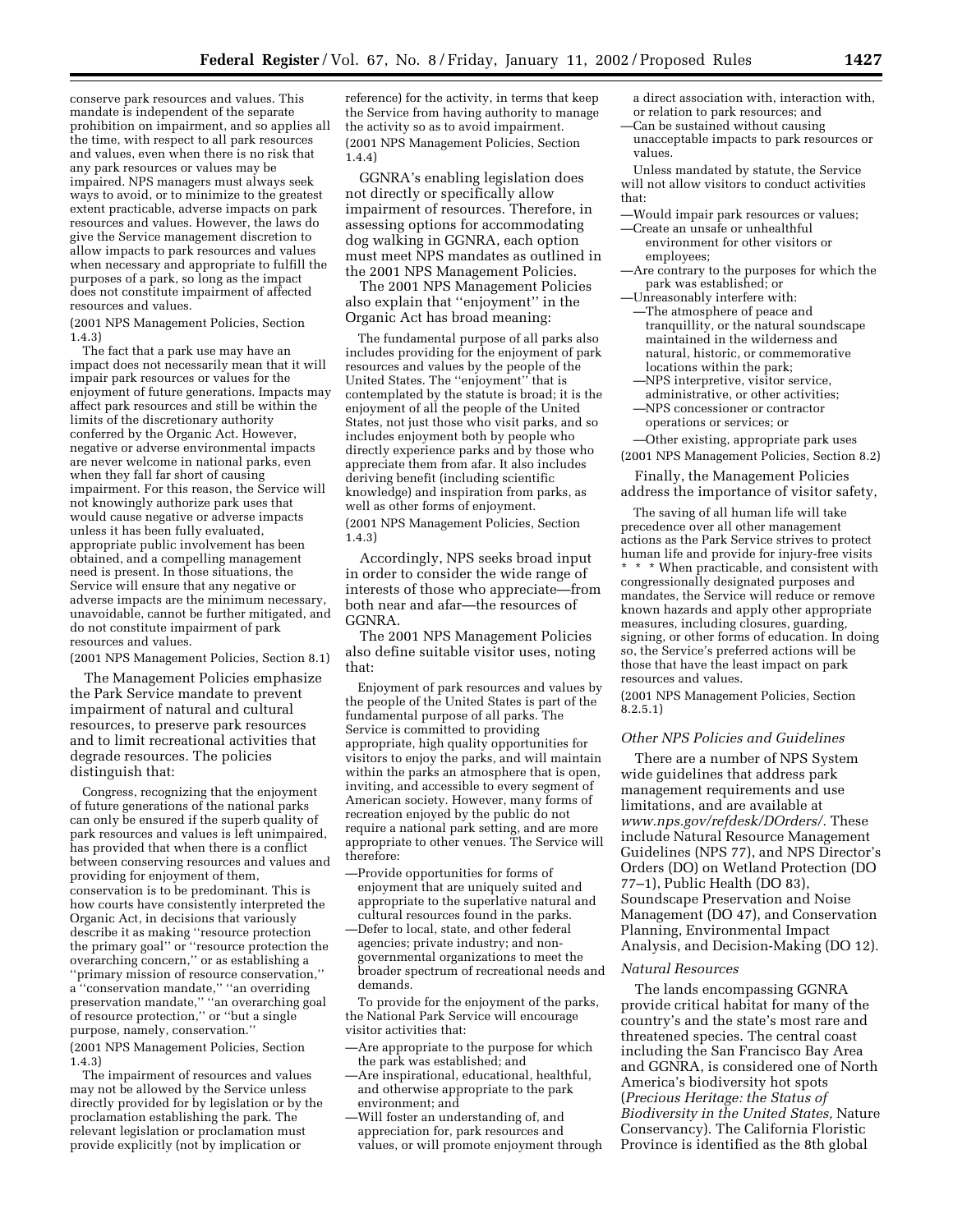biodiversity hotspot in a list of 25 (*Nature's Place: Population and the Future of Diversity,* 2000 Report by Population Action International). GGNRA was designated a Biosphere Reserve in 1989. The unique Golden Gate Biosphere Reserve, including marine, coastal and upland areas adjacent to a major metropolitan area, is designated as an international biosphere reserve in recognition of its importance to conservation of biodiversity, sustainable development, research and education.

*Wildlife:* There are currently 75 rare or special status wildlife species currently identified as permanent or seasonal residents of the park, or dependent upon parklands for migration. Of these, eleven are listed as federally endangered, thirteen are federally threatened, two are state endangered, three are state threatened, and 32 are state-designated species of special concern. Nearly all of the native birds documented in the park are protected by the Migratory Bird Treaty Act (16 U.S.C. secs. 528–531).

*Vegetation:* Approximately 36 rare or special status plant species are currently identified within GGNRA. Of those species, nine are federally endangered, one is federally threatened, and one is state threatened. The remaining 25 species are plants listed by the California Native Plant Society as rare, threatened, endangered, or of limited distribution.

The NPS has a heightened responsibility to preserve and protect those species and their habitat everywhere they occur within GGNRA, in accordance with its own mandate as well as other laws.

## *Impacts to Natural Resources*

Scientific studies attribute disturbance, harassment, displacement, injury and direct mortality of wildlife to domestic dogs that accompany recreationists (''Effects of Recreation on Rocky Mountain Wildlife: a Review for Montana.'' Committee on Effects of Recreation on Wildlife, Montana Chapter of the Wildlife Society, September 1999, Joslin and Youman coordinators). This study indicates that domestic dogs retain their instincts to hunt or chase. Further, the study indicates that even without chasing, the mere presence of a dog can frighten wildlife away. A dog's urine and fecal deposits serve as strong territorial markings that are equally alarming to native species long after the dog has departed. Native vegetation may also be destroyed by digging and by chasing behavior.

In recent years, the park has increased its knowledge of park resources, potential wildlife impacts and public safety risks. During the last 10 years, there have been increasing impacts to natural resources related to unrestrained dogs, including digging and trampling of native vegetation including the habitat for the endangered mission blue butterfly as well as endangered plant habitat; bird habitat disturbance; and harassment of wildlife including both birds and marine mammals. Off leash dogs harassing beached sea lions occurs periodically during May/June along the waterline at Ocean Beach, Fort Funston and Rodeo Beach. At Rodeo Lagoon, off leash dogs at the edge of the lagoon and in shallow waters potentially crush tidewater goby burrows; the tidewater goby is an endangered species. Some problems with off leash dogs have also arisen with disturbance of steelhead trout and coho salmon populations at the mouth of Redwood Creek at Muir Beach; behavioral disturbance to the resident fish includes dogs wading and running through the creek mouth and lagoon.

Within GGNRA, Ocean Beach is the longest stretch of sandy beach between Point Reyes National Seashore and Half Moon Bay. The entire length of this beach provides critically important feeding and resting habitat for wintering and migrating shorebirds, gulls and terns. The species found in the highest numbers (hundreds to low thousands depending on time of year) include sanderlings, willets, marbled godwits, elegant and Caspian terns, and various gull species. The gulls and terns roost in large numbers on the beach with their newly fledged young during portions of the year. The federally threatened snowy plover also resides on portions of the beach for 10 months of the year. According to park biologists and protection rangers, shorebirds, gulls and terns are chased by off leash dogs, interrupting feeding and resting that help to build fat reserves for long migrations and breeding. Off leash dogs can also be a threat to sick and injured birds and marine mammals that may beach themselves. During the last several years, fencing has been erected in areas of Fort Funston, Crissy Field and other GGNRA locations, an effort limited to keep off leash dogs out of these most sensitive habitat areas. These closures have negative visual impacts and do not completely protect natural resources from off leash dog use.

According to Dr. Elliot Katz, founder and president of In Defense of Animals:

If a dog has shown a propensity to run after deer or other wildlife in the open spaces,

then that dog should be on a leash. There should be a substantial penalty for chasing wildlife. I don't think that anyone can control more than three dogs off leash at one time. I know it will anger the dog handlers if I say so, but in numbers dogs do have a pack mentality.

(In the Doghouse, by Michael McCarthy, ''Pacific Sun,'' June 13 + 19, 2001)

The NPS Management Policies and Director's Orders require that the park prevent impairment to part resources and minimize adverse impacts, while providing appropriate recreational opportunities.

## *Impacts to Public Safety*

Dogs biting visitors, aggressive behavior toward other dogs and/or people, dogs falling off cliffs, people going after their dogs that have fallen off cliffs, and visitors being knocked down are the public safety concerns related to off leash dog walking. Public controversy continues to grow over dog issues, increasing the demand by some for stronger enforcement of the leash law by the park.

The GGNRA's tracking of dog-related incidents during a 3-year period (1998 + 2000) reveals a total of 54 reported dog bites. Between January 1, 2001, and June 16, 2001, there have been 13 reported dog bites. According to protection rangers, these numbers reflect a small fraction of the total occurrences, reported and non-reported. From 1998 + 2000, there have been 890 leash law reports, and another 105 reports of dogs in closed areas. Between 1998 and 2000, protection rangers performed 58 technical rescues of dogs or their owners that had fallen over the side of the cliffs at Fort Funston, a popular off leash area. In calendar year 2000, this resulted in three ranger injuries. Cliff rescues at Fort Funston are a serious threat to public safety and employ a large number of park personnel and equipment, leaving major areas of GGNRA unprotected. In 1998, the number of cliff rescues at Fort Funston was 25; in contrast, there were a total of 11 rescues along the remaining nine miles of San Francisco shoreline from Fort Point to the Cliff House.

A review of animal organizations and web sites show that there are possible impacts to public safety. According to the American Dog Owners Association:

 $^{\star}$   $^{\star}$   $^{\star}$  unleashed dogs intimidate  $^{\star}$   $^{\star}$   $^{\star}$ unleashed dogs harass, injure and sometimes kills wildlife.

#### (*www.adoa.org*)

And, according to the American Veterinary Medical Foundation Task Force on Canine Aggression: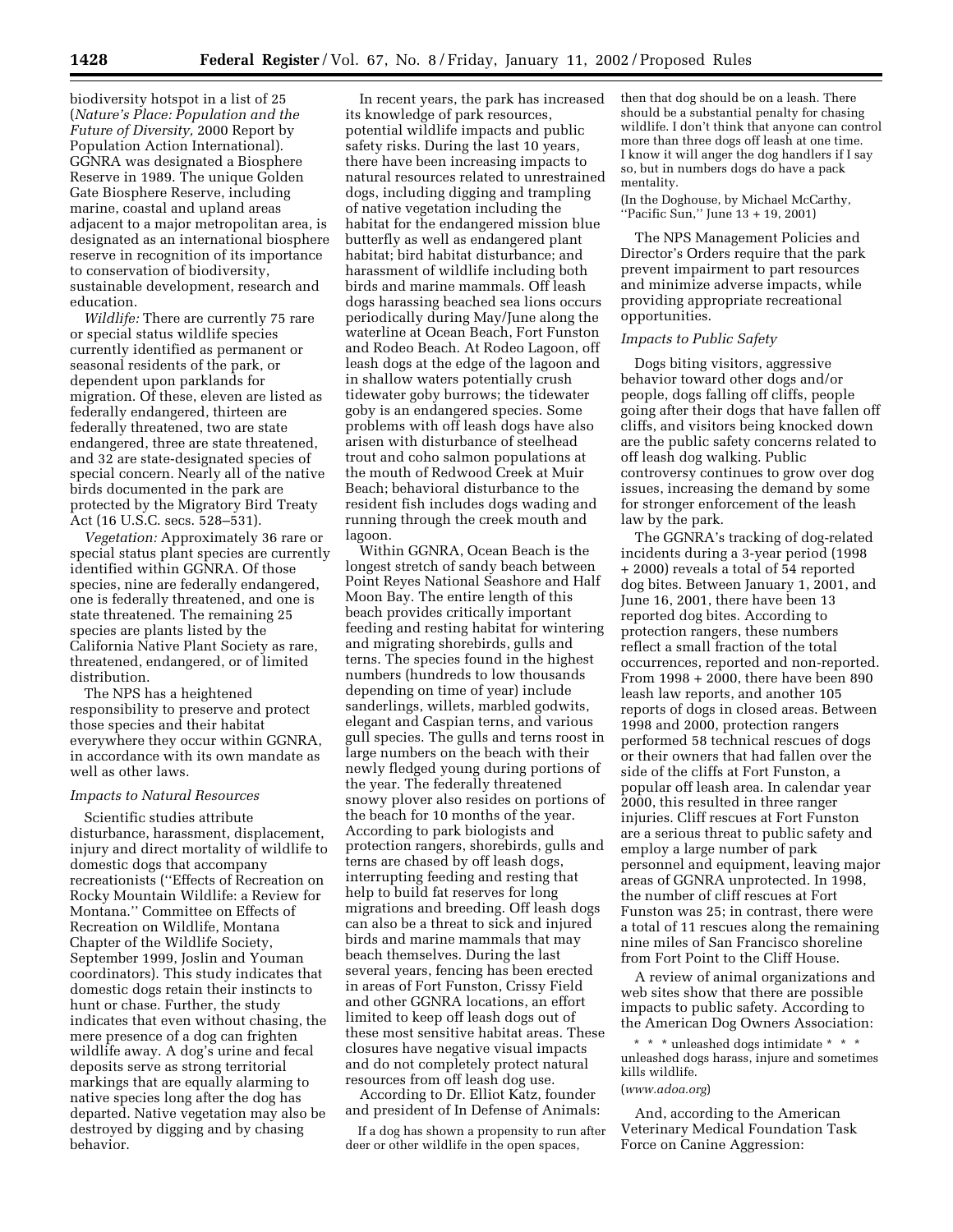Although most dog bites occur on the property where the dog lives, unrestrained or free-roaming dogs do pose a substantial threat to the public. Enforcement of restraint laws is, therefore, essential if the incidence of dog bites is to be reduced.

(''JAVMA,'' Vol. 218, No. 11, June 1, 2001, *www.avma.org*)

Any alternative to the leash regulation must address these safety concerns, and be consistent with NPS policies and mandates.

# *Recreational Benefits of Off Leash Dog Walking*

There are recreational benefits to both humans and dogs related to off leash dog use. A review of animal organizations' publications and web sites show that many organizations support the recreational benefits—for both the dog and the human—of off leash dog walking. According to the San Francisco chapter of the Society for the Prevention of Cruelty to Animals (S.F. SPCA), dogs require daily exercise and contact with other dogs in order to remain healthy and well socialized. The S.F. SPCA considers off-leash areas as essential for the health and well being of dogs, and further, that:

\* \* \* dogs socialize with each other through subtle displays of posture and behavior that can only occur when they are not impeded by a leash. A leash limits a dog's natural movement and can even cause some dogs to become territorial, protecting the area to which the leash confines them.

#### (*www.sfspca.org*)

According to the San Francisco Dog Owners Group, known as SF Dog:

\* \* \* the creation of off-leash recreation space encourages the development of wellsocialized dog populations as well as owners who are responsible.

(''Managing Off-Leash Recreation in Urban Parks,'' April 19, 1999, *www.sfdog.org*)

The SF Dog group also underscores the benefits of dog ownership:

\* \* \* daily exercise routines that dogs demand reduces crimes in parks for the simple reason that people involved in criminal activity do not like to be observed.

# (*www.sfdog.org*)

The California Dog Owners Group supports increased understanding of

\* \* \* the natural relationship of open space to humans with dogs and to be vigilant in promoting appropriate rules for shared and continued use.

# (*www.caldog.org*)

In articles written by dog walkers on the Fort Funston web site (*www.fortfunstonforum.com*), off leash dog use is alleged to be beneficial to the bank swallows, specifically:

It really looked like the birds were using the dogs to flush out insects for them to eat. (Linda Shore, July 21, 2000)

I had first thought they were playing with Scout and then it became clear that they were circling around and flying low to ground to hunt for insects. It seemed to me that they were following Scout and looking for food where he was walking, as though he might be making the insects scurry around so that the swallows could see them. (Christy Cameron, July 19, 2000)

In an interview with Dr. Nicholas Dodman, of the Tufts University Veterinary Center, ''Bark Magazine'' quoted him as follows:

The vast majority of dogs do benefit greatly from having exercise periods. And walking dogs on a leash is not sufficient exercise. It's not that they die if they walk on a leash, just as it's not that a human being dies in solitary confinement either. It's just that it is not optimal for their physiological and psychological well-being. \* \* \* It is important for a dog to be provided with natural outlets—to be able to run and exercise and chase things and do as a dog was bred to do

# (*www.thebark.com/ezine*)

The benefit to both the dog and human were also noted:

\* \* \* walking with a canine ''best friend'' increases physical and mental fitness for both the human and the dog, a community of other dog walkers offers positive social interactions, the high density of park users and the presence of dogs offers a level of personal safety.

(''Survey of Fort Funston Recreational Use,'' Karin Hu, Ph.D., September 2000, *www.fortfunstondog.org*)

#### **Options for Evaluation**

This Notice is intended to solicit public comment on a range of potential management options for addressing appropriate pet management within Golden Gate National Recreation Area, consistent with protecting national park resources and assuring visitor safety. This procedure could result in a range of outcomes, from enforcement of the existing regulation, to revisions of the existing regulation that would permit off leash pets within portions of Golden Gate National Recreation Area under specific conditions.

All interested persons are invited to submit to the National Park Service their comments on any aspect of the alternatives described below, including responses regarding:

- Should the leash law regulation remain intact parkwide?
	- Should additional areas currently closed to dogs be open to on leash use?
- Should additional areas be closed to dogs?
- Should analysis of any alternatives be measured from the current baseline of no off-leash dog walking, or the long-standing former policy that allowed off-leash dog walking in certain areas?
- Should the regulation be changed to designate former ''voice control'' areas for off leash dog walking? If so,
	- Which geographical areas should/ should not be considered for off leash?
	- Should there be a limit on the number of dogs?
	- Should areas be open to off leash use at certain times of the day or days of the week?
	- Should there be a bond required to cover liability?
	- Should people be required to sign waivers of liability?
	- What are potential environmental impacts of any of the alternatives?
	- What additional mitigating factors should be imposed?
	- What conditions could be required of owners?
	- Should areas be fenced?
	- Should voice control be employed?
	- How should the numbers of dogs be
- limited?

• Who should pay for facilities, improvements, and operations?

#### *Specific Options*

In summary, in considering changes to existing regulation, any change must comply with the NPS Organic Act, GGNRA's enabling legislation and Systemwide policies and directives. In order to comply with NPS rules and regulations, including the obligation to minimize adverse impacts on park resources and values and the prohibition on resource impairment, the following areas of the park, in which pets have never been allowed (e.g. there is no history of dog walking use, and/ or it has not been an issue) or have been restricted due to sensitivity of resources, are precluded from consideration for off leash uses: Alcatraz, China Beach, Crissy Beach tidal marsh and wildlife protection area, East Fort Baker Pier, coastal dunes and cliff areas of Fort Funston, Kirby Cove, Muir Woods, Phleger Estate, Fort Point historic structure, the beach at Stinson Beach, Tennessee Valley, Rodeo Lagoon, Redwood Creek, all freshwater bodies in the park, and other threatened or endangered species habitat areas in the park. The latter includes areas of endangered mission blue butterfly habitat at Milagra Ridge, Marin Headlands and East Fort Baker, as well as the threatened snowy plover management area at Ocean Beach.